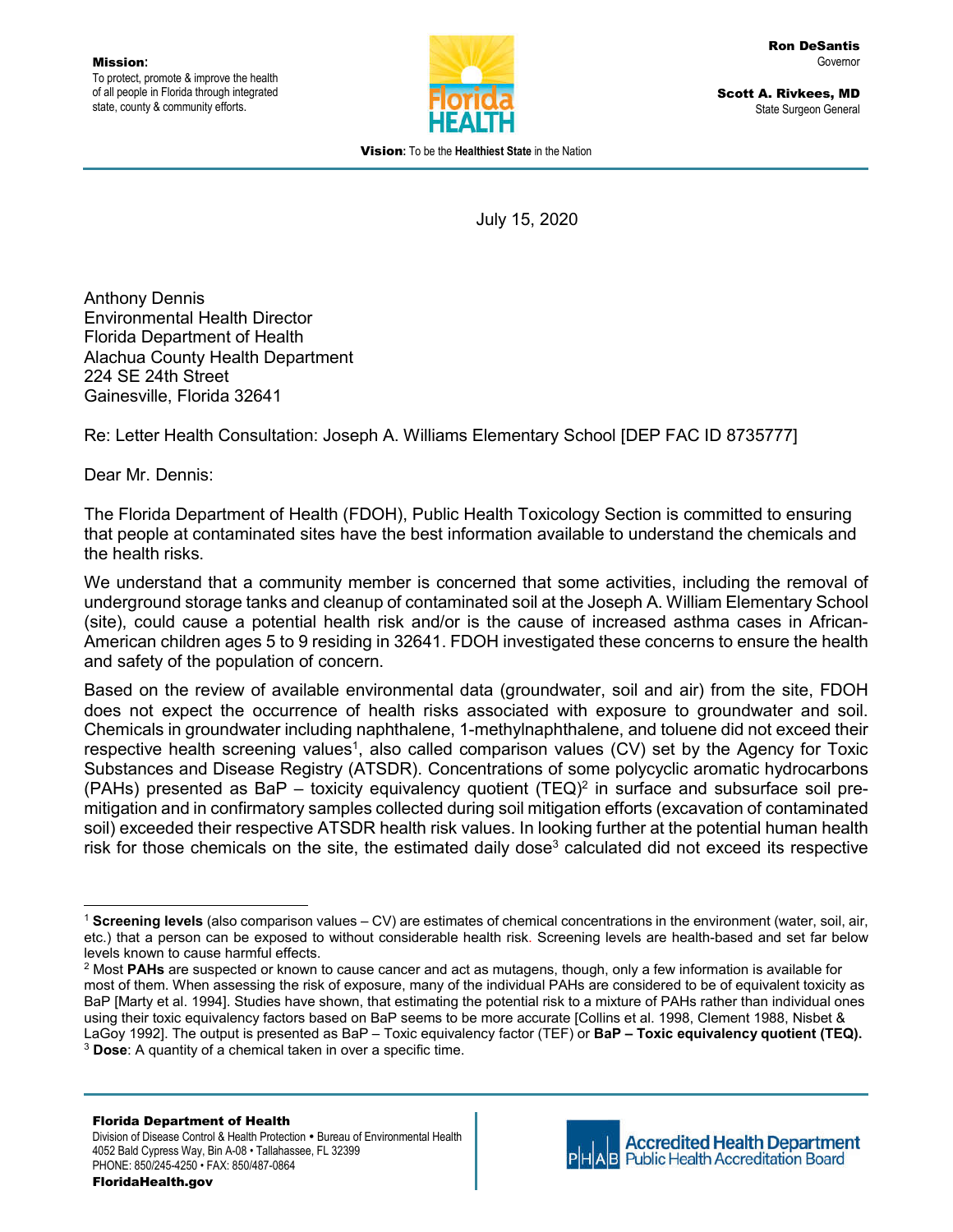Mr. Dennis Page Two July 15, 2020

ATSDR minimal risk level (MRL<sup>4</sup>), at which levels of PAHs in soil is unlikely to increase risk of adverse non-cancer health effects.

Possible health risk from exposure to contaminated indoor air cannot be evaluated for this site as data regarding indoor air quality are presently insufficient.

### **Site Description**

The Joseph A. Williams Elementary School (site) is located at 1245 SE 7<sup>th</sup> Avenue in Gainesville, Alachua County, Florida 32641 (Figures 1 and 2).

Records from a tank registration form dated June 1, 1987 show that 4 underground storage tanks (USTs) were present and used to store fuel (heating) oil at various locations of the school. All four tanks were removed, and an analysis and sampling of groundwater and soil did not detect any petroleum contamination above Florida's Department of Environmental Protection (FDEP) Cleanup Target Levels (CTLs), promulgated in Chapter 62-780, Florida Administrative Code.

An additional assessment conducted in 2016 near the locations of the former USTs found benzo(a)pyrene equivalent (BaP-TEQ) levels in soil exceeding the respective Florida Soil CTL (SCTL). These findings warranted an urgent source removal of contaminated soil down to 4 feet below surface at two areas – one located to the north-east in front of School Building #1 and one located between School Building # 2 [Media] and #5 [Art and Music]. In 2018, more soil was removed from the north and west of School Building 1 [Administration] to protect students and faculty. Confirmatory soil sampling conducted during soil removal activities between 2017 and 2018 showed that BaP-TEQ, naphthalene and 1 methylnaphthalene levels still exceeded the FDEPs SCTL.

While toluene was found in 2018 groundwater sampling events exceeding its respective FDEPs Groundwater CTL (GCTL), no contaminant level was found exceeding its respective GCTL in 2019.

# **Environmental Data**

For this health consultation evaluation, FDOH used groundwater data collected from 11 monitoring wells between 2016 to 2019.

Further, FDOH used the soil data collected during initial investigation [data assigned to *AREA* – Figure 1] as well as data collected from confirmatory sampling activities during excavation efforts between 2017 and 2018 [data assigned to *ZONE* – Figure 2]. Initial investigation efforts helped to delineate the extent of the soil contamination close to the UST while confirmatory soil sampling was conducted to determine the efficiency of the contaminated soil removal. All soil data were collected in 1-ft sampling intervals. It is important to note that the Excavation Zones are much smaller than the Investigation Areas but can cross multiple of these Areas:

 <sup>4</sup> <sup>A</sup>**minimal risk level (MRL)** is developed to protect the most sensitive populations. An MRL is an estimate of the daily human exposure to a hazardous substance that is likely to be without appreciable risk of adverse non-cancer health effects over a specified route and duration of exposure. To derive an MRL, the lowest chemical daily dose observed to cause the most sensitive health effect (for example a developmental effect) is identified. Then this chemical dose is lowered by applying one or more numbers called uncertainty factors. This way the MRL is set far below any daily dose known to cause the most sensitive effect known.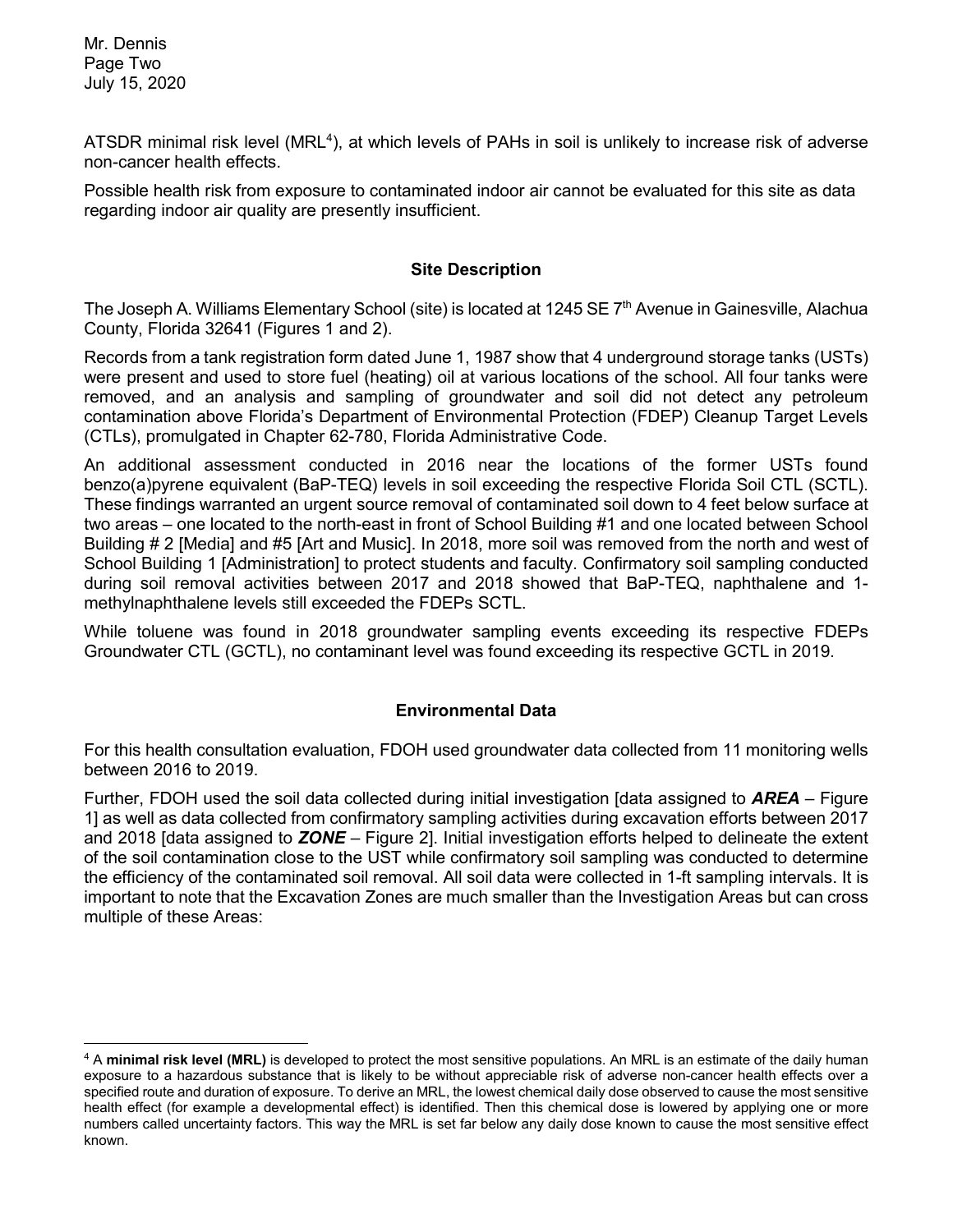Mr. Dennis Page Three July 15, 2020

#### **AREA of investigation from Figure 1**

| Area 1 | Front of Building #1, which contains concrete, grass and covered walkways                             |
|--------|-------------------------------------------------------------------------------------------------------|
| Area 2 | Building #1 [Administrative] and #7 [Food Service] including the areas in front of<br>these buildings |
| Area 3 | Building #2 [Media] and #5 [Art and Music] including the areas around these<br>buildings              |
| Area 4 | Part of Building #1 [Primary] and #3 [Primary] which contains grass and concrete                      |

#### **ZONE of excavation from Figure 2**

| Zone 1       | Courtyard between School Building #1 [Administrative] and #7 [Food Service] |
|--------------|-----------------------------------------------------------------------------|
| Zone 2       | Courtyard between School Building # 2 [Media] and #5 [Art and Music]        |
| Zone 3 and 4 | North/in front of School Building #1 [Administrative]                       |
| Zone 5       | West of School Building #1 [Administrative]                                 |
|              |                                                                             |

Groundwater and soil data were provided by FDEP.

In addition, FDOH reviewed the 2019 and 2020 U.S. Environmental Protection Agency (EPA) air quality index report<sup>5</sup> for Alachua County to determine if the levels of particle pollution and ozone could contribute to a possible health risk in this area.

### **Risk Evaluation**

### **Screening and Identifying Contaminants of Concerns**

To evaluate the risk of harm to public health from site-related chemicals, FDOH determines the contaminated elements and the relative contamination levels. It screens the site-related data using comparison values (CVs) developed by the Agency for Toxic Substances and Disease Registry (ATSDR). Each CV is a concentration for a chemical in the environment (i.e. water or soil) below which FDOH does not expect harm to public health.

FDOH identifies contaminants higher than their respective ATSDR CVs or those that are considered carcinogenic for further evaluation. Naphthalene, 1-methylnaphthalene, and toluene are classified as non-carcinogenic, hence the ATSDRs recommended reference dose media evaluation guide [RMEG] and chronic environmental media exposure guide [EMEG] for children, respectively, were used as CVs to evaluate their possible risk to human health from soil exposure. Benzo(a)pyrene and BaP-TEQ<sup>2</sup> is considered carcinogenic and therefore automatically chosen as a contaminant of concern and compared to ATSDRs cancer risk evaluation guide (CREG).

#### **Exposure Pathways**

Once the first step of screening has been conducted, FDOH looks at ways people could be exposed to contaminated elements, called exposure pathways. Chemical contamination in the environment can harm the public's health but only if they have contact with those contaminants (exposure). Without contact or exposure, there is no harm to health. If there is contact or exposure, how much of the contaminants the public contact (concentration), how often they contact them (frequency), for how long they contact them (duration), and the hazard level of the contaminant (toxicity) all determine the risk of harm.

Exposures occur if a contamination source has all of the following:

- an environmental medium to hold or transport it; like air, soil or water
- an exposure point where people contact it

 <sup>5</sup> EPA Air Quality Index Report: https://www.epa.gov/outdoor-air-quality-data/air-quality-index-report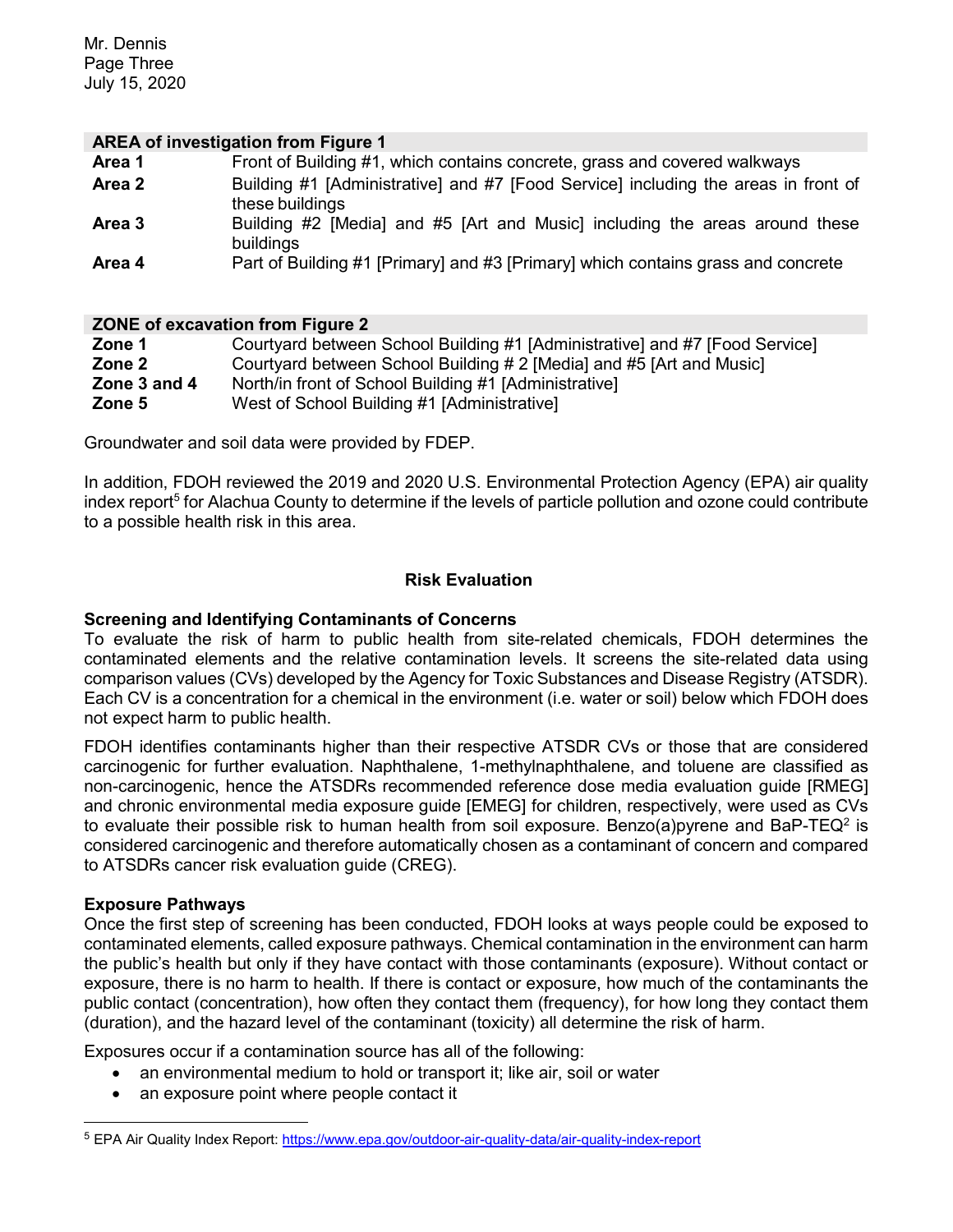- an exposure route through which it enters the body
- an exposed population who contact it

The identification of an exposure pathway does not necessarily mean that harm to health will occur.

# **Health Risk Estimation**

When exposure pathways and chemicals of potential concern have been selected for further evaluation, daily exposure doses are estimated to assess risk of health effects. A daily exposure dose is the amount of a chemical a person is exposed to in their ambient environment in a day. The exposure dose calculation uses site-specific input parameters (e.g., chemical concentrations) and population-specific input parameters (e.g., age, intake rates, age-specific body weight) (Table 4).

When evaluating a possible, harmful non-cancer health risk, the estimated daily exposure doses are compared with ATSDR's MRLs<sup>4</sup>. An MRL is an estimated safe dose, which is considered unlikely to cause adverse effect in humans for a given exposure scenario. Thus, if an estimated exposure dose is lower than the MRL, harmful non-cancer health effects are considered unlikely. If an estimated exposure dose is equal to or exceeds the MRL, harmful non-cancer health effects could be possible. When estimated doses exceed the MRL, the potential non-cancer health risks are more carefully evaluated and communicated to the relevant community.

# **Results and Findings**

Table 1 shows the range of chemical concentration measured for naphthalene, 1-methylnaphthalene, benzo(a)pyrene (BaP), and toluene in groundwater in comparison to its respective ATSDR's CV. Tables 2 and 3 shows the range of chemical concentration measured for naphthalene, 1-methylnaphthalene and benzo(a)pyrene equivalent in soil in comparison to its respective ATSDR's CV.

#### **Groundwater**

Concentration of naphthalene, 1-methylnaphthalene, and toluene found in groundwater collected at the Joseph A. Williams Elementary School did not exceed their respective ATSDR comparison value (CVs). The CV's are health-based estimates of chemical concentrations in the environment that are not considered to pose a health risk.

BaP concentrations exceeded their respective ATSDR CVs but with a laboratory identifier. The laboratory identifier highlights the laboratory detection limit. Meaning, the minimum concentration of a specific chemical in a sample a laboratory instrument can detect. Regardless, BaP is considered carcinogenic<sup>6</sup> and therefore would automatically be chosen as a COC requiring further evaluation. Though, ingestion of the groundwater is unlikely as water is municipally supplied. Therefore, groundwater ingestion is an eliminated exposure pathway.

# **Surface Soil**

Neither of the chemicals found in surface soil collected at the Joseph A. Williams Elementary School exceeded their respective ATSDR CVs, except for BaP-TEQ. Therefore, FDOH concludes that exposure to naphthalene and 1-methylnaphthalene in surface soil at the site does not pose a health risk and these chemicals are not further evaluated as chemicals of concern (COC) for the site. BaP-TEQ in surface soil exceeded its respective ATSDR CV and must be further investigated using ATSDR's daily exposure dose<sup>3</sup> estimation equations.

 $6$  Carcinogenic – cancer causing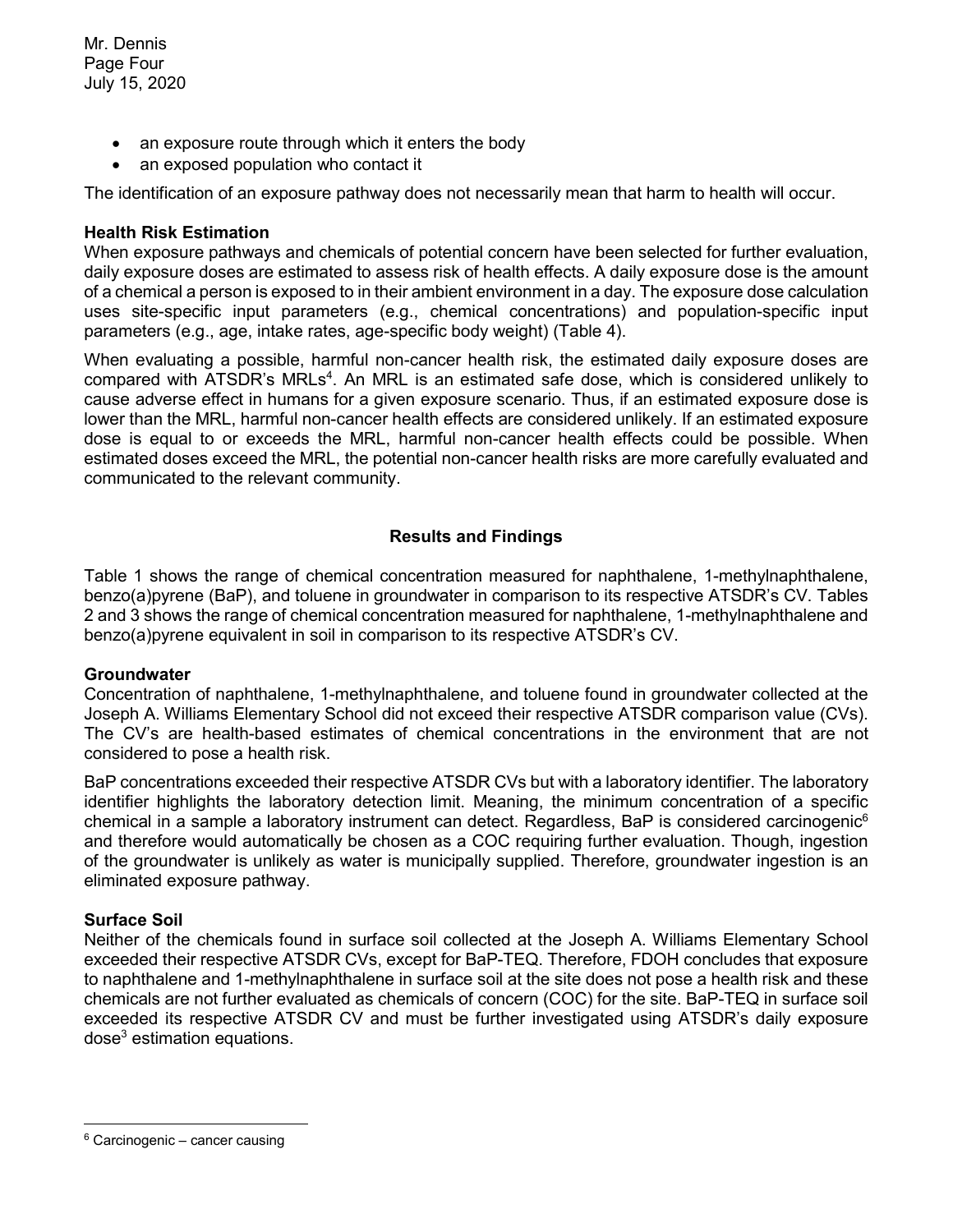The risk evaluation (daily exposure dose calculation) for investigating possible health-risk associated with exposure to BaP-TEQ contaminated soil was conducted for the students only, as they present the most sensitive population at the school. All input parameters used are shown in Table 4.

The risk of possible health effects to students at the Joseph A. Williams Elementary School before 2016/2017 cannot be evaluated as data prior to this time are not available.

A maximum BaP-TEQ concentration of 12.7 mg/kg detected during the 2016/2017, preliminary investigations efforts in Area 2 was used for the health-risk evaluation. Maximum BaP-TEQ concentrations detected in the excavation zone were not utilized for health risk evaluation as the zone had limited access for students.

Further, BaP-TEQ contaminated soil was excavated in 2017/2018. Therefore, FDOH has evaluated a possible health risk from a combined exposure via dermal and ingestion exposure to BaP- TEQ contaminated surface soil for 2016/2017 only, less than one year of exposure assuming students visit the school 5 days a week for 36 weeks.

Based on the assumptions above, the site-specific combined dermal and ingestion daily exposure dose for exposure of less than one year to BaP-TEQ in surface soil of 12.7 mg/kg for children of age 6 to less than 11 years is 0.000085 mg/kg/day. This estimated dose does not exceed ATSDR MRL for BaP-TEQ long-term exposure of 0.0003 mg/kg/day .

# **Sub-Surface Soil**

Neither of the chemicals found in sub-surface soil collected at the Joseph. A. Williams Elementary School exceeded their respective ATSDR CVs, except for BaP-TEQ. Therefore, FDOH concludes that exposure to naphthalene and 1-methylnaphthalene in surface soil at the site does not pose a health risk and these chemicals are not further evaluated as chemicals of concern (COC) for the site.

BaP-TEQ in soil exceeded its respective ATSDR CV, is classified as a carcinogen, and must be further investigated using ATSDR's health-risk dose<sup>3</sup> calculations. Chances for students and staff at the school to access the sub-surface soil were limited. Therefore, a possibility of exposure to contaminated subsurface soil can be eliminated and no further evaluation of health risk to students and staff be conducted.

#### **Vapor Intrusion and Air quality**

Naphthalene, 1-methylnaphthalene, BaP and toluene are classified as a volatile organic compound (VOC). As such, these chemicals could migrate to indoor air from soil and/or groundwater.

BaP-TEQ found in surface soil samples from the excavation zones was the only compound detected exceeding its ATSDR CV and could still pose a possible health risk via vapor migration if not mitigated. Evaluation of such is not possible at the time as associated vapor air data are not available.

A review of the 2019 EPA air quality index report showed that out of 364 days for which air quality data were available, 329 days were determined as "good" and 35 days was determined to have "moderate" air quality. The current 2020 air quality index reported that that out of 91 days for which air quality data were available 84 days had "good" air quality, while the remaining 7 days were determined as "moderate".

# **Conclusion and Recommendations**

For groundwater, FDOH does not expect a possible health risk to student exposed to naphthalene, 1 methylnaphthalene, BaP and toluene at the school between 2016 and 2019:

- Concentration of naphthalene, 1-methylnaphthalene, and toluene do not exceed their respective ATSDR health risk levels at which below no health risks are expected.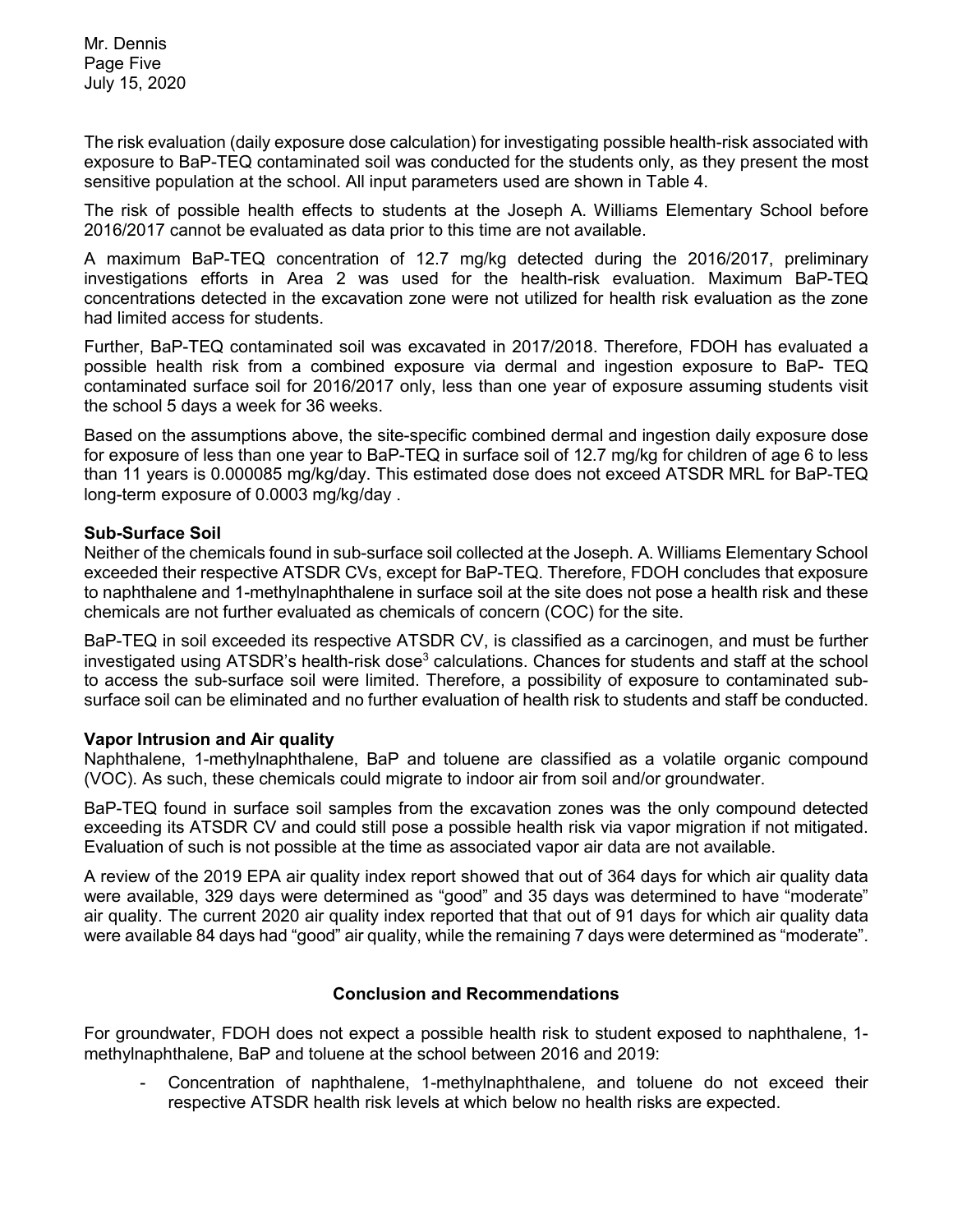- Drinking water is municipally supplied and therefore direct exposure to groundwater at the site is eliminated to pose a risk via drinking.

For surface soil, FDOH does not expect a possible health risk to students exposed to maximum BaP-TEQ concentrations of 12.7 mg/kg collected during investigation efforts in 2017/2018:

- Concentration of naphthalene and 1-methylnaphthalene in surface soil did not exceed their respective ATSDR CV and therefore, no adverse non-cancer health effects are expected.
- The estimated daily exposure dose for combined dermal and ingestion exposure for students at the site, being exposed to contaminated surface soil 5 days a week for 36 weeks, are less than the respective ATSDR MRLs at or below which it is assumed to be safe when exposure occurs.

The estimated daily dose calculated for a combined dermal and ingestion exposure to surface soil was compared to an MRL typically used when evaluating chronic, long-term exposure as no MRL is available for short-term BaP-TEQ exposure. As the use of the chronic MRL assumes a lifetime exposure it presents an overestimate of the risk for exposure of less than one year. Therefore, using the chronic MRL for this evaluation is a protective approach and would not underestimate the risk.

Investigation areas at the school are not used equally by students. Duration (time spent) and frequency of students when being exposed to contaminated surface soil in one area can be higher or less than in other areas. Therefore, the use of the maximum concentration found throughout all areas for the risk evaluation can be an overestimation of a possible health risk but is protective.

FDOH is currently not able to evaluate the possibility of vapor intrusion and possible associated health risk due to data limitations. FDOH recommends the assessment of indoor and outdoor air quality for the presence of at least BaP.

Air quality report data in the area indicate a good ambient air quality (Table 5). Therefore, no likelihood for any potential health risks due to ambient air is expected. Though, the air pollution levels as obtained from these reports cannot be generalized as they are only indicative of specific monitoring sites.

If you have any questions or comments concerning this letter, please contact the Health Risk Assessment Program at 877-798-2772 or at phtoxicology@flhealth.gov.

Sincerely,

Olasunkanmi Fasakin Environmental Specialist III

OF/gal **Enclosure** cc: Kendra Goff, PhD, DABT, CPM, CEHP, Bureau Chief Elke Ursin, PMP, CPM, Public Health Toxicology Administrator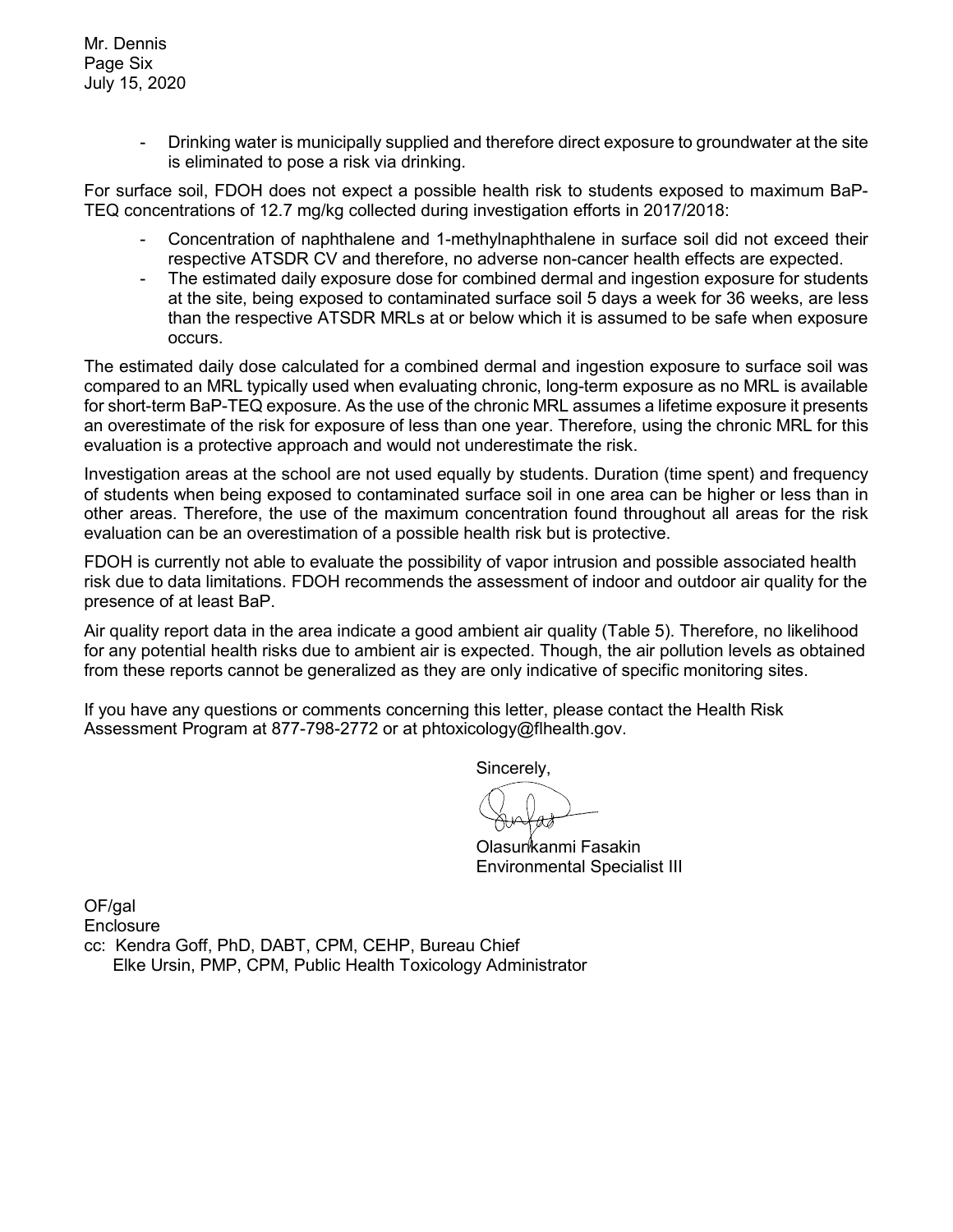### **References**

Clement Associates. 1988. Comparative potency approach for estimating the cancer risk associated with exposure to mixtures of polycyclic aromatic hydrocarbons (Interim Final Report) - Prepared for EPA under Contract 68-02-4403. Fairfax, Virginia.

Collins J, Brown J, Alexeeff G, Salmon A. 1998. Potency equivalency factors for some polycyclic aromatic hydrocarbons and polycyclic aromatic hydrocarbon derivatives. Regul. Toxicol. Pharmacol. 28:45–54. Marty MA, Alexeeff GV, Collins JF, Blaisdell RJ, Rosenbaum J, Lee L. 1994. The Emissions Inventory: Perception and Reality Proceedings of an International Specialty Conference. Air & Waste Management Association; Pittsburgh, PA, USA: . Airborne emissions from industrial point sources and associated cancer risks of selected carcinogens in California; pp. 1086–1097.

Nisbet I, LaGoy P. 1992. Toxic equivalency factors (TEFs) for polycyclic aromatic hydrocarbons (PAHs). Regul. Toxicol. Pharmacol. RTP 16:290–300.

Table 1: Minimum and maximum concentration of naphthalene, 1-methylnaphthalene, benzo(a)pyrene, and toluene found in groundwater collected at the Joseph A. Williams Elementary School Site, as well as their respective ATSDR comparison values  $(CV)^1$ .

# *Letter Preparation*

This publication was made possible by Grant Number [6 NU61TS000310-01-02] from the Agency for Toxic Substances and Disease Registry. Its contents are solely the responsibility of the authors and do not necessarily represent the official views of the Agency for Toxic Substances and Disease Registry, or the Department of Health and Human Services.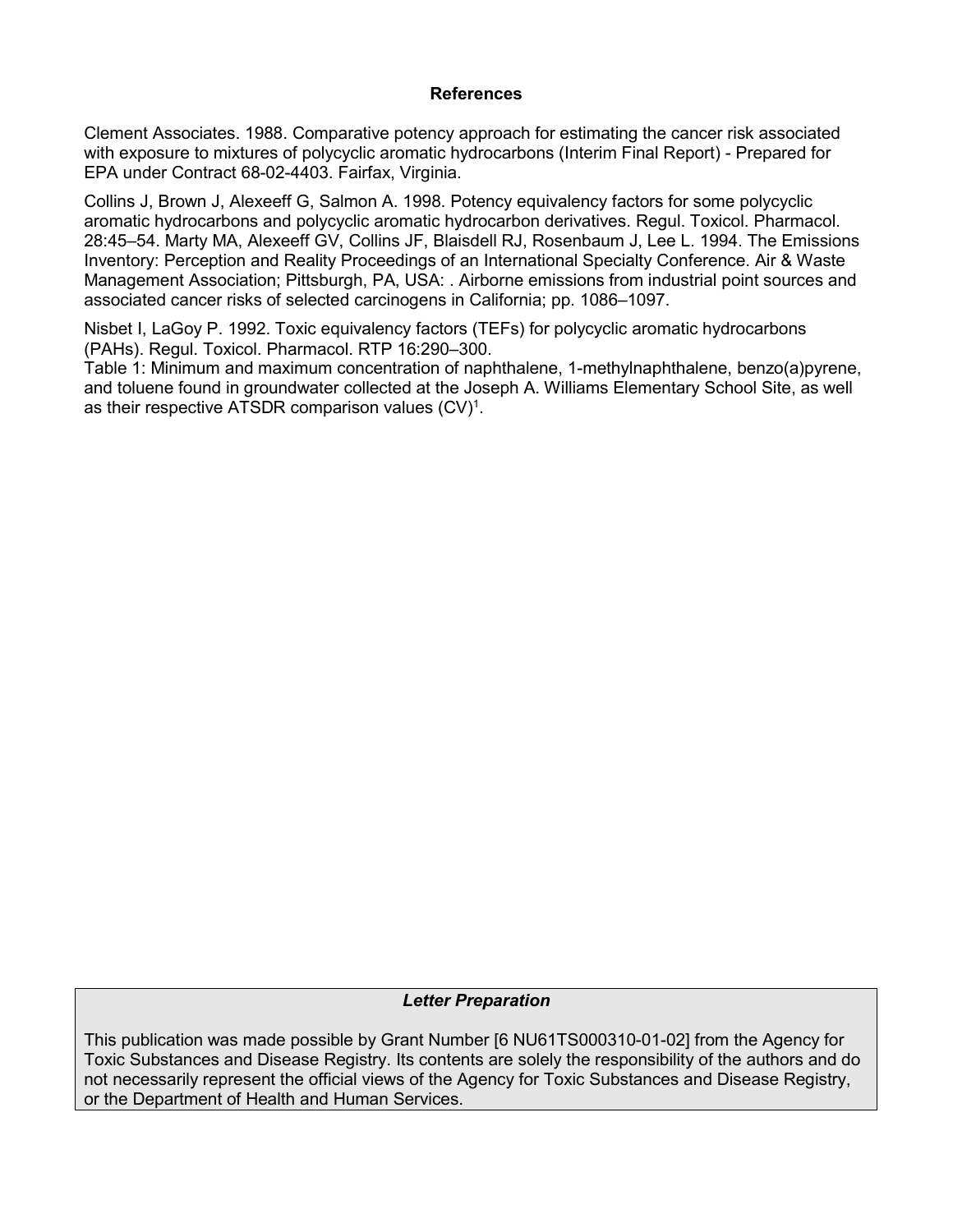Table 1: Minimum and maximum concentration of naphthalene, 1-methylnaphthalene, benzo(a)pyrene, and toluene found in groundwater collected at the Joseph A. Williams Elementary School Site, as well as their respective ATSDR comparison values  $(CV)^1$ .

|                                            | <b>Naphthalene</b>      | 1-methylnaphthalene  | Benzo(a)pyrene       | <b>Toluene</b> |
|--------------------------------------------|-------------------------|----------------------|----------------------|----------------|
| Minimum $(\mu g/L)$<br>Maximum $(\mu g/L)$ | 0.00370 U<br>$0.084$ IV | 0.0250 U<br>0.0040 U | 0.0310 U<br>0.0422 U | 0.12 U<br>390  |
| ATSDR CV (µg/L)                            | 140                     | 490                  | 0.012                | 560            |

ATSDR = Agency for Toxic Substances and Disease Registry<br>CV = Comparison value

 $=$  Comparison value

 $\mu$ g/L = Micrograms per liter

 $I^{\bullet}$  = Laboratory Report Identifier – The reported value is between the laboratory method detection limit and the laboratory practical quantitation limit<br>U = Laboratory Report Identifier – The compo

U  $=$  Laboratory Report Identifier – The compound was analyzed for but not detected  $V =$  Laboratory Report Identifier – The compound was detected in both the sample a

= Laboratory Report Identifier – The compound was detected in both the sample and the associated method blank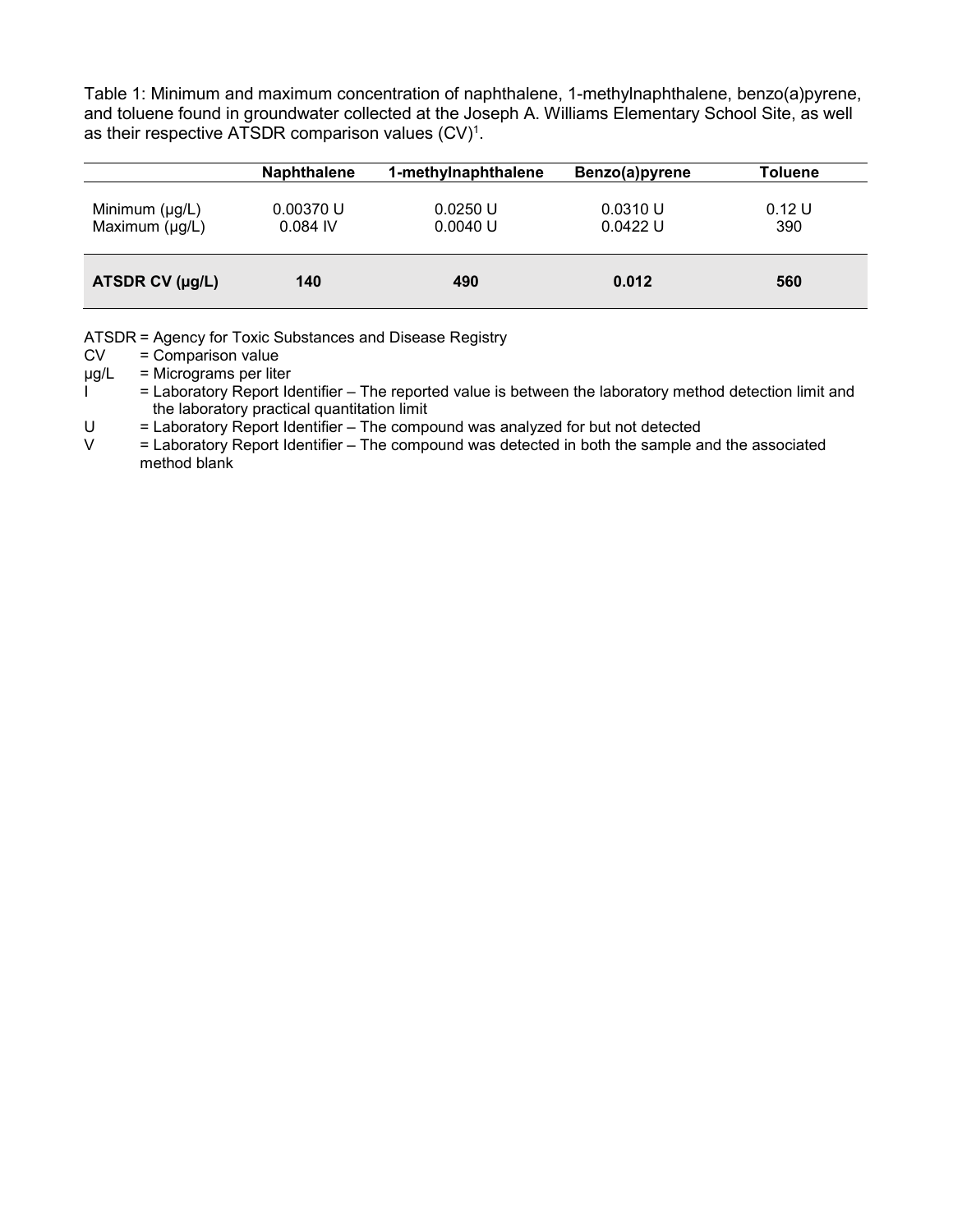Table 2: Minimum and maximum concentration of naphthalene, 1-methylnaphthalene, and benzo(a)pyrene-TEQ found in confirmatory surface and sub-surface soil samples collected at the Joseph A. Williams Elementary School investigation areas [AREA], as well as their respective ATSDR comparison values  $(CV)^1$ .

|                  |                 | <b>Naphthalene</b> | 1-methylnaphthalene | Benzo(a)pyrene-<br>TEQ |
|------------------|-----------------|--------------------|---------------------|------------------------|
| Area 1           |                 |                    |                     |                        |
| Surface Soil     | Minimum (mg/kg) | 0.00329 U          | $0.00287$ U         | 0.1                    |
|                  | Maximum (mg/kg) |                    |                     |                        |
| Area 2           |                 |                    |                     |                        |
| Surface Soil     | Minimum (mg/kg) | 0.00312 U          | 0.00389             | 0                      |
|                  | Maximum (mg/kg) | 0.00790            | 0.178               | 12.7                   |
| Subsurface Soil  | Minimum (mg/kg) | 0.00113            | 0.00488             | O                      |
|                  | Maximum (mg/kg) | 0.0954             | 0.0900              | 5.6                    |
| Area 3           |                 |                    |                     |                        |
| Surface Soil     | Minimum (mg/kg) | 0.00436            | 0.00404             | 0                      |
|                  | Maximum (mg/kg) | 0.216              | 0.0587              | 7.2                    |
| Subsurface Soil  | Minimum (mg/kg) | 0.00312 U          | $0.00272$ U         | O                      |
|                  | Maximum (mg/kg) | 0.00790            | 0.00538 U           | 0.5                    |
| Area 4           |                 |                    |                     |                        |
| Surface Soil     | Minimum (mg/kg) | 0.00310 U          | 0.00270 U           | 0                      |
|                  | Maximum (mg/kg) | 0.00744 U          | 0.00648 U           |                        |
|                  |                 |                    |                     |                        |
| ATSDR CV (mg/kg) |                 | 1,000              | 3,600               | 0.11                   |

ATSDR = Agency for Toxic Substances and Disease Registry

 $CV = Comparison value$ 

mg/kg = Milligrams per kilogram<br>TEQ = Toxicity equivalency que

 $=$  Toxicity equivalency quotient

 $U =$  Laboratory Report Identifier – The compound was analyzed for but not detected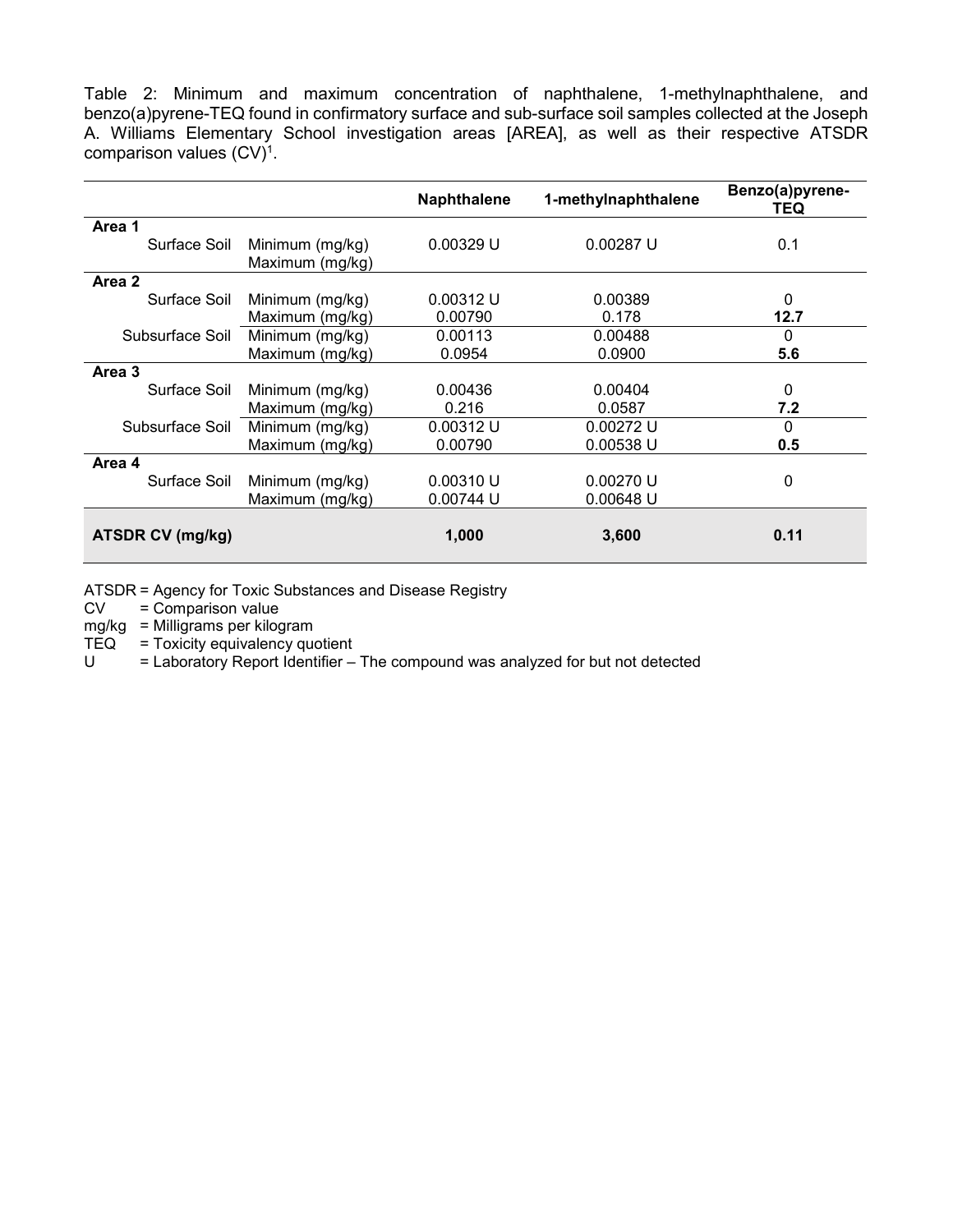Table 3: Minimum and maximum concentration of naphthalene, methylnaphthalene, and benzo(a)pyrene-TEQ found in surface and sub-surface soil collected at the Joseph A. Williams Elementary School excavation zones [ZONE], as well as their respective ATSDR comparison values  $(CV)^1$ .

|                         |                 | <b>Naphthalene</b> | 1-methylnaphthalene | Benzo(a)pyrene-<br>TEQ |
|-------------------------|-----------------|--------------------|---------------------|------------------------|
| Zone 1                  |                 |                    |                     |                        |
| Surface Soil            | Minimum (mg/kg) | 0.00711 U          | 0.00323 U           | 0                      |
|                         | Maximum (mg/kg) | 11.1               | 4.220               | 213.2                  |
| Subsurface Soil         | Minimum (mg/kg) | 0.00357 U          | $0.00323$ U         | 0                      |
|                         | Maximum (mg/kg) | 0.286              | 0.135               | 9.6                    |
| Zone <sub>2</sub>       |                 |                    |                     |                        |
| Surface Soil            | Minimum (mg/kg) | 0.00513            | 0.0286              | $\Omega$               |
|                         | Maximum (mg/kg) | 0.0382             |                     | 0.3                    |
| Zone 3                  |                 |                    |                     |                        |
| Surface Soil            | Minimum (mg/kg) | 0.0159             | 0.00518             | 0.2                    |
|                         | Maximum (mg/kg) |                    |                     | 0.6                    |
| Subsurface Soil         | Minimum (mg/kg) | 0.019              | 0.00596             | 0.1                    |
|                         | Maximum (mg/kg) |                    |                     |                        |
| Zone 4                  |                 |                    |                     |                        |
| Surface Soil            | Minimum (mg/kg) | 0.00330 U          | 0.00288 U           | $\mathbf{0}$           |
|                         | Maximum (mg/kg) | 0.00401 U          | 0.00349 U           | 0.1                    |
| Subsurface Soil         | Minimum (mg/kg) | 0.00371 U          | 0.00323 U           | 0                      |
|                         | Maximum (mg/kg) | 0.00373 U          | 0.00325U            |                        |
| Zone 5                  |                 |                    |                     |                        |
| Surface Soil            | Minimum (mg/kg) | 0.14               | 0.048               | $\Omega$               |
|                         | Maximum (mg/kg) | 0.22               | 0.26                | 12.0                   |
| Subsurface Soil         | Minimum (mg/kg) | 0.048              | 0.017               | $\mathbf 0$            |
|                         | Maximum (mg/kg) | 0.56               | 0.23                |                        |
|                         |                 |                    |                     |                        |
| <b>ATSDR CV (mg/kg)</b> |                 | 1,000              | 3,600               | 0.11                   |

ATSDR = Agency for Toxic Substances and Disease Registry

CV = Comparison value

mg/kg = Milligram per kilogram

 $TEQ$  = Toxicity equivalency quotient

 $U =$  Laboratory Report Identifier – The compound was analyzed for but not detected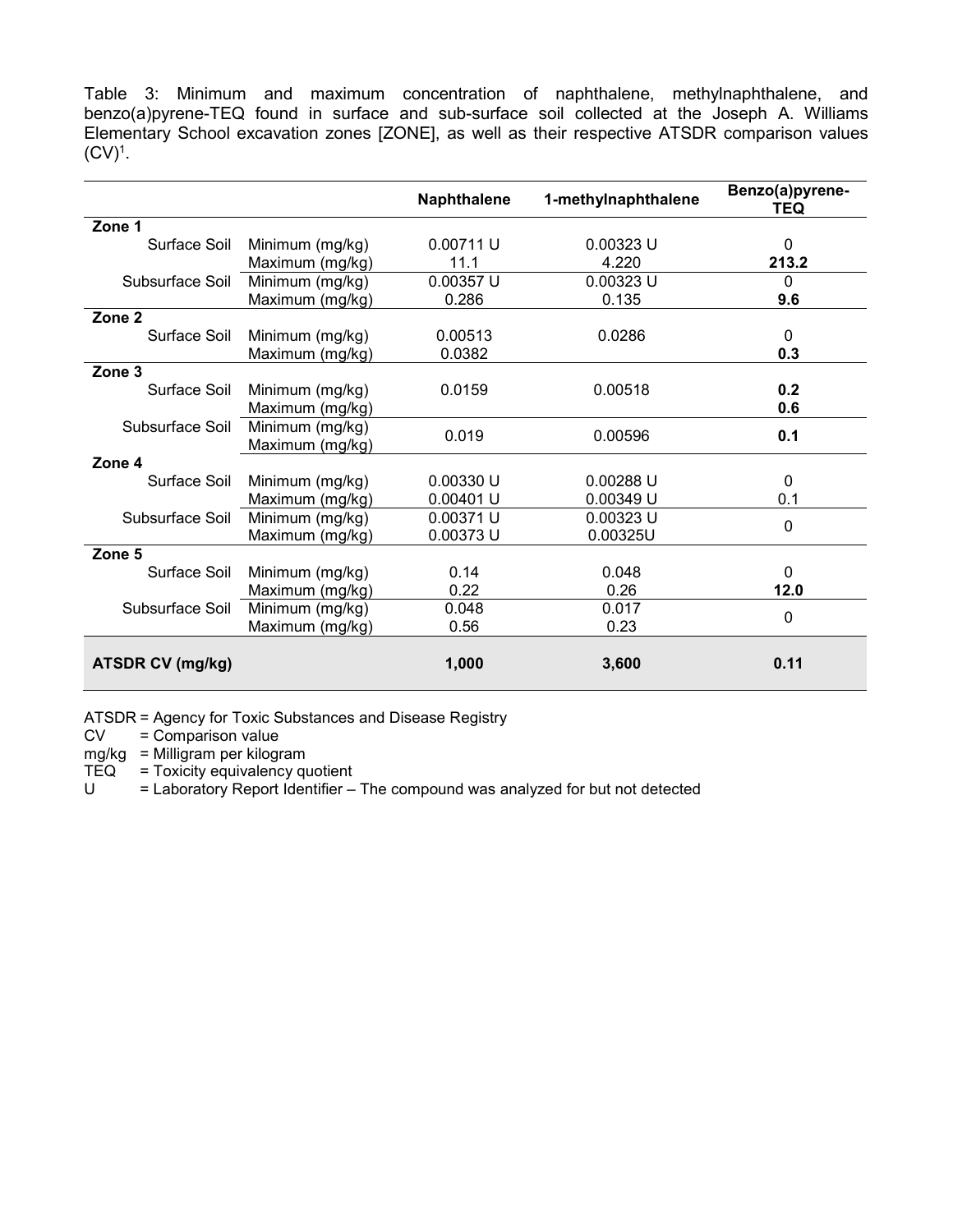Table 4: Daily exposure dose risk evaluation input parameters for a contaminated dermal and ingestion exposure to surface soil at Joseph A. Williams Elementary School.

| <b>Contaminant</b> | <b>Entered</b><br>Concentration<br>(mg/kg) | Dermal<br><b>Absorption</b><br><b>Fraction</b> | GI<br><b>Absorption</b><br><b>Factor</b><br>(ABS <sub>GI</sub> ) | Bioavailability<br><b>Factor</b> |
|--------------------|--------------------------------------------|------------------------------------------------|------------------------------------------------------------------|----------------------------------|
| Benzo(a)pyrene     | 12.7                                       | 0.13                                           |                                                                  |                                  |

| <b>Exposure Group</b> |                   | Body Weight (kg) | <b>Age-Specific</b><br><b>Exposure Duration</b><br>Intermediate (less<br>than one year) | <b>Intake Rate</b><br>(mg/day) | <b>Adherence</b><br>Factor to Skin   Skin Surface<br>$\left(\frac{mg}{cm^2}}\right)$ | <b>Combined</b><br>Area ( $cm2$ ) |
|-----------------------|-------------------|------------------|-----------------------------------------------------------------------------------------|--------------------------------|--------------------------------------------------------------------------------------|-----------------------------------|
| <b>Student</b>        | $6$ to < 11 years | 31.8             | ΝA                                                                                      | 200                            | 0.2                                                                                  | 3,824                             |

| <b>Exposure Group</b> | <b>Duration</b>                      | <b>Days</b> | <b>Weeks</b> | Years     | Non-Cancer<br><b>Exposure</b><br><b>Factor</b> | EF dermal:<br>The dermal absorbed dose equation |
|-----------------------|--------------------------------------|-------------|--------------|-----------|------------------------------------------------|-------------------------------------------------|
| <b>Student</b>        | Intermediate (less<br>than one year) |             | 36           | <b>NA</b> | 0.71                                           | includes a 1 event/day EF parameter.            |

- ABS  $=$  Absorption factor<br>  $\text{cm}^2$   $=$  Square centimeter  $cm<sup>2</sup>$  = Square centimeters<br>EF = Exposure factor EF = Exposure factor<br>GI = Gastrointestinal  $=$  Gastrointestinal kg = Kilograms mg/cm<sup>2</sup>/event = Milligrams per square centimeter per event<br>mg/day = Milligrams per day mg/day = Milligrams per day<br>mg/kg = Milligrams per kilog mg/kg = Milligrams per kilogram<br>NA = Not applicable  $NA$  = Not applicable<br>  $\le$  = less than
	- $=$  less than

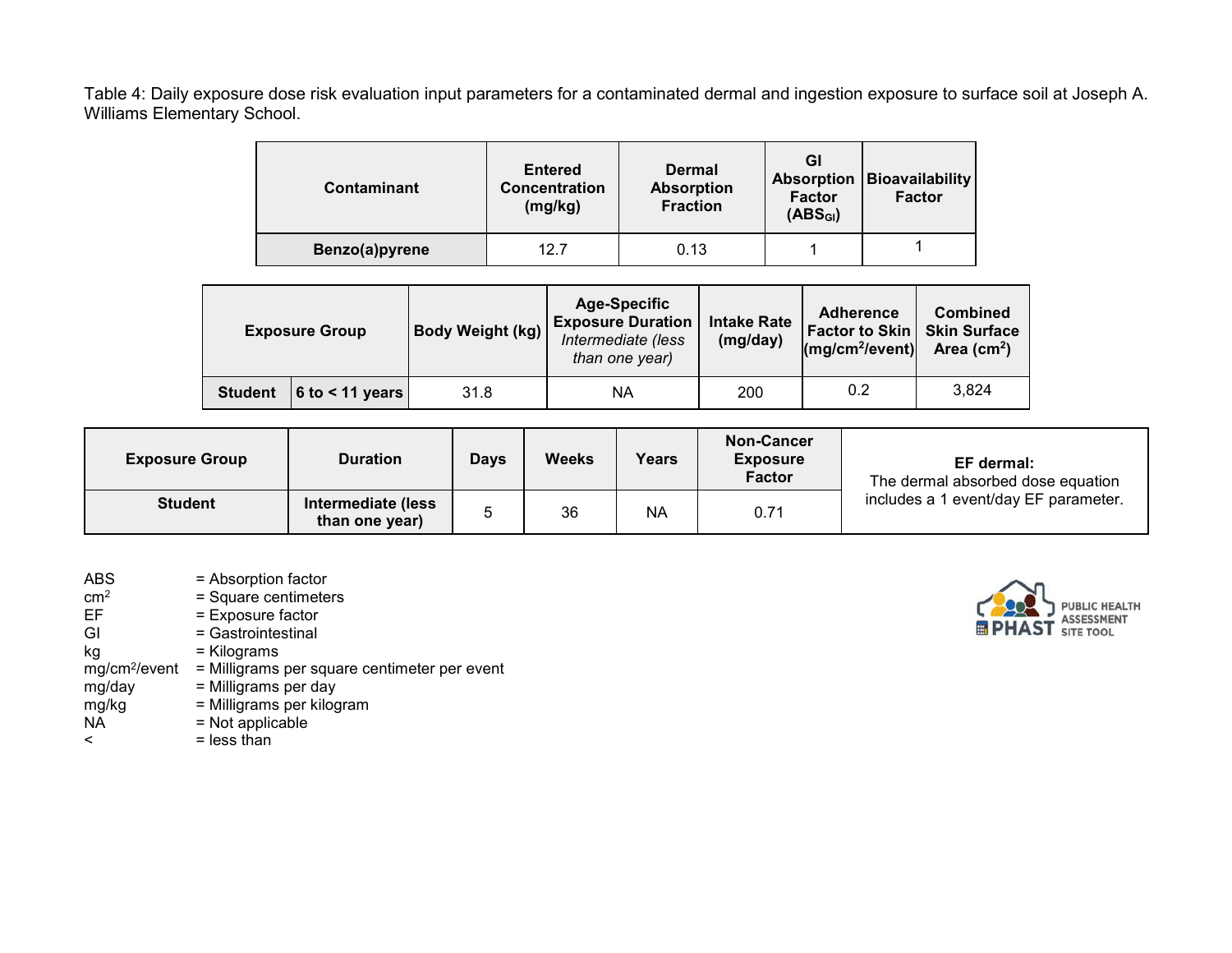# Table 5: Air Quality Index Report – Alachua County, FL, 2019 and 2020.

| Days<br>Year<br>with AQI |     |      | Number of days<br>when Air Quality<br>was |         | <b>AQI Statistics</b>          |        |       | Numbers of days when AQI<br>pollutant was |
|--------------------------|-----|------|-------------------------------------------|---------|--------------------------------|--------|-------|-------------------------------------------|
|                          |     | Good | Moderate                                  | Maximum | 90 <sup>th</sup><br>percentile | Median | $O_3$ | PM2.5                                     |
| 2019                     | 364 | 329  | 35                                        | 80      | 50                             | 35     | 364   | 100                                       |
| 2020                     | 91  | 84   |                                           | 62      | 48                             | 39     | 52    | 39                                        |

[Source: U.S. EPA,

https://www.epa.gov/outdoor-air-quality-data/air-data-daily-air-quality-tracker, generated May 14, 2020]

AQI = Air Quality Index<br> $Q_3$  = Ozone

= Ozone

PM2.5 = Particulate matter with diameter less than 2.5 micrometers

Get detailed information about this report, including column descriptions at: https://www.epa.gov/outdoor-air-quality-data/about-air-data-reports#aqi

AirData reports are produced from a direct query of the AQS Data Mart. The data represent the best and most recent information available to EPA from state agencies. However, some values may be absent due to incomplete reporting, and some values may change due to quality assurance activities. The AQS database is updated by state, local, and tribal organizations who own and submit the data.

Readers are cautioned not to rank order geographic areas based on AirData reports. Air pollution levels measured at a monitoring site are not necessarily representative of the air quality for an entire county or urban area.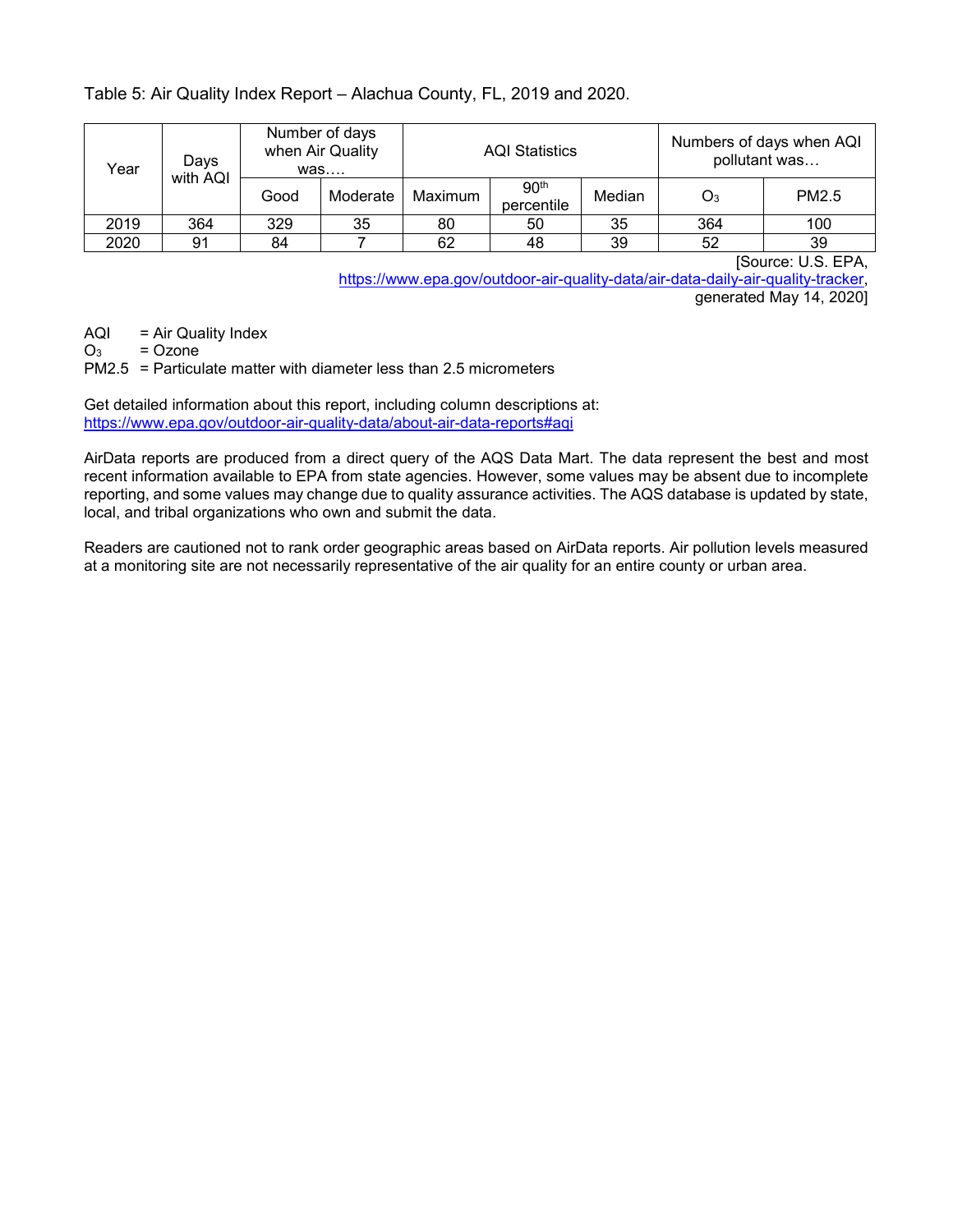Figure 1: Joseph A. Williams Elementary School, Gainesville, Alachua County – Investigation Areas